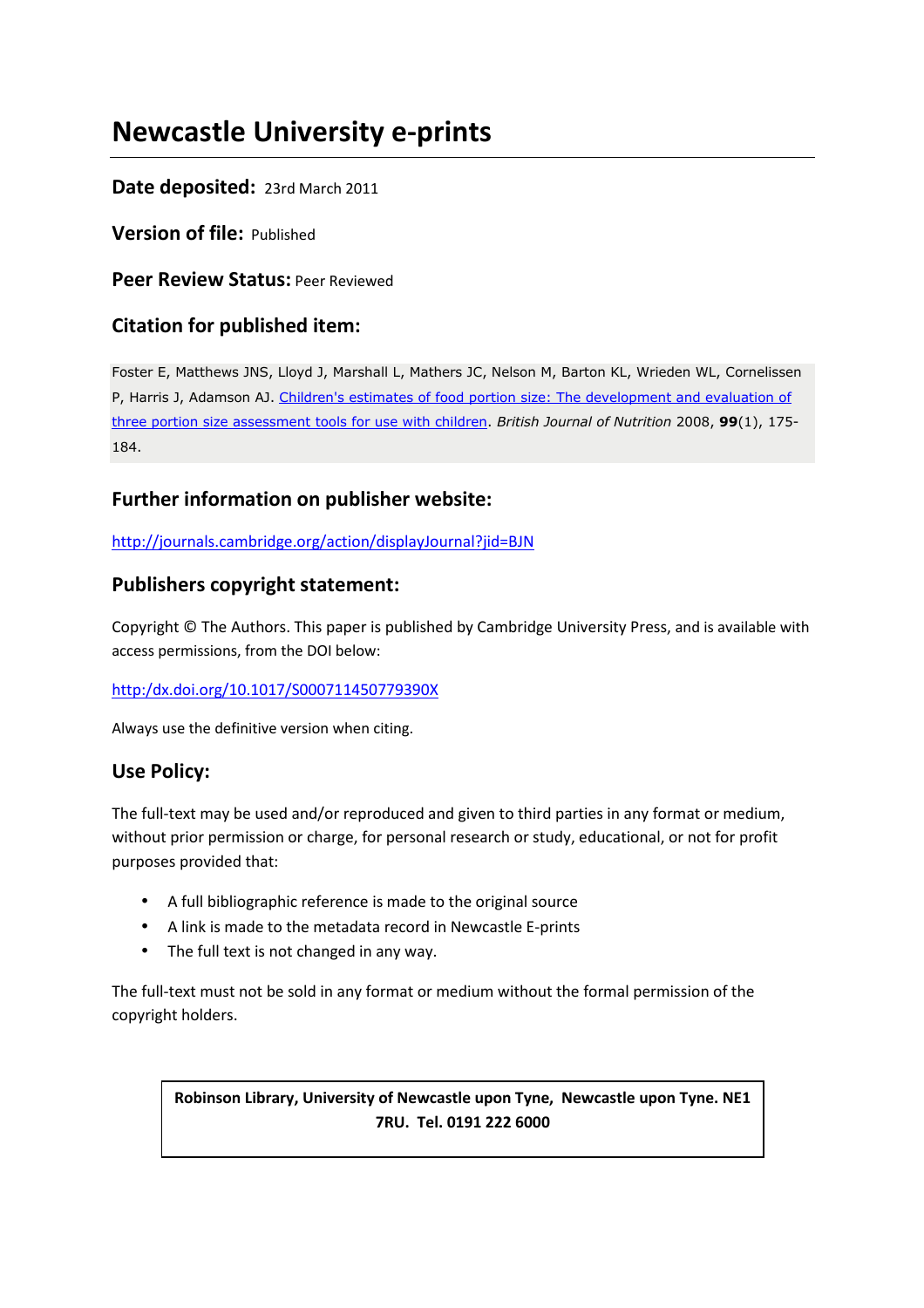*British Journal of Nutrition* (2008), 99, 175–184 doi: 10.1017/S000711450779390X q The Authors 2008

## Children's estimates of food portion size: the development and evaluation of three portion size assessment tools for use with children

E. Foster<sup>1\*</sup>, J. N. S. Matthews<sup>2</sup>, J. Lloyd<sup>3</sup>, L. Marshall<sup>3</sup>, J. C. Mathers<sup>1</sup>, M. Nelson<sup>4</sup>, K. L. Barton<sup>5</sup>, W. L. Wrieden<sup>5</sup>, P. Cornelissen<sup>6</sup>, J. Harris<sup>7</sup> and A. J. Adamson<sup>1</sup>

<sup>1</sup>*Human Nutrition Research Centre, School of Clinical Medical Sciences, Newcastle University, Room M1151, 1st Floor,*

*William Leech Building, Framlington Place, Newcastle upon Tyne, NE2 4HH, UK*

2 *School of Mathematics and Statistics, Newcastle University, Newcastle upon Tyne, UK*

3 *School of Computing Science, Newcastle University, UK*

<sup>4</sup>*Department of Nutrition and Dietetics, Kings College London, London, UK*

<sup>5</sup>*Centre for Public Health Nutrition Research, University of Dundee, Dundee, UK*

6 *School of Biology and Psychology, Newcastle University, Newcastle upon Tyne, UK*

7 *School of Psychology, University of St Andrews, St Andrews, UK*

*(Received 10 August 2006 – Revised 25 April 2007 – Accepted 30 April 2007)*

A number of methods have been developed to assist subjects in providing an estimate of portion size but their application in improving portion size estimation by children has not been investigated systematically. The aim was to develop portion size assessment tools for use with children and to assess the accuracy of children's estimates of portion size using the tools. The tools were food photographs, food models and an interactive portion size assessment system (IPSAS). Children (*n* 201), aged 4–16 years, were supplied with known quantities of food to eat, in school. Food leftovers were weighed. Children estimated the amount of each food using each tool, 24 h after consuming the food. The age-specific portion sizes represented were based on portion sizes consumed by children in a national survey. Significant differences were found between the accuracy of estimates using the three tools. Children of all ages performed well using the IPSAS and food photographs. The accuracy and precision of estimates made using the food models were poor. For all tools, estimates of the amount of food served were more accurate than estimates of the amount consumed. Issues relating to reporting of foods left over which impact on estimates of the amounts of foods actually consumed require further study. The IPSAS has shown potential for assessment of dietary intake with children. Before practical application in assessment of dietary intake of children the tool would need to be expanded to cover a wider range of foods and to be validated in a 'real-life' situation.

Portion size estimation: Food photographs: Interactive portion size assessment system: Children

To monitor the diet of populations there is a need for methods that are accurate, easy for the subject to complete and appropriate to the target population.

Assessing habitual food intake of any population group is challenging. Common problems encountered include underreporting<sup>1,2</sup>, subject selection bias and recording bias<sup>3</sup>. Additional limitations must be considered when children are the subjects. The skills and limitations of the population to be studied must be considered. When children are the subjects these may include issues of literacy and writing skills, limited food recognition skills, memory constraints and concentration span.

In order that intakes of food can be converted into intakes of nutrients or other food constituents, a measure or estimate of the portion size of each food item consumed is required. Weighing and recording all foods eaten requires a highly motivated and committed subject population that is unlikely to be representative of the general population. Berg *et al.* discuss that when participation in a project requires a great deal of subject commitment or divulging information of a sensitive nature then there is a risk that the response rate will be  $\text{low}^4$ . Of those approached to take part, 64 % completed the recent National Diet and Nutrition Survey (NDNS) of young people aged 4–18 years in the UK, which used a 7 d weighed diary method<sup>5</sup>. In addition, approximately 41% of children taking part in the NDNS survey were classified as likely to have under-reported their energy intake using cut-off points based on multiples of BMR proposed by Torun et al.<sup>6</sup>. This highlights the need to shift the burden of reporting dietary intake from the respondent to the researcher and to develop alternative methods of assessing food intake.

As an alternative to weighing all food items eaten, a number of methods of measuring dietary intake rely on subjects' estimates of portion size. Tools are available to assist the subject

\* Corresponding author: Dr Emma Foster, fax +44 191 2225581, email Emma.Foster@ncl.ac.uk Abbreviations: IPSAS, interactive portion size assessment system; NDNS, National Diet and Nutrition Survey.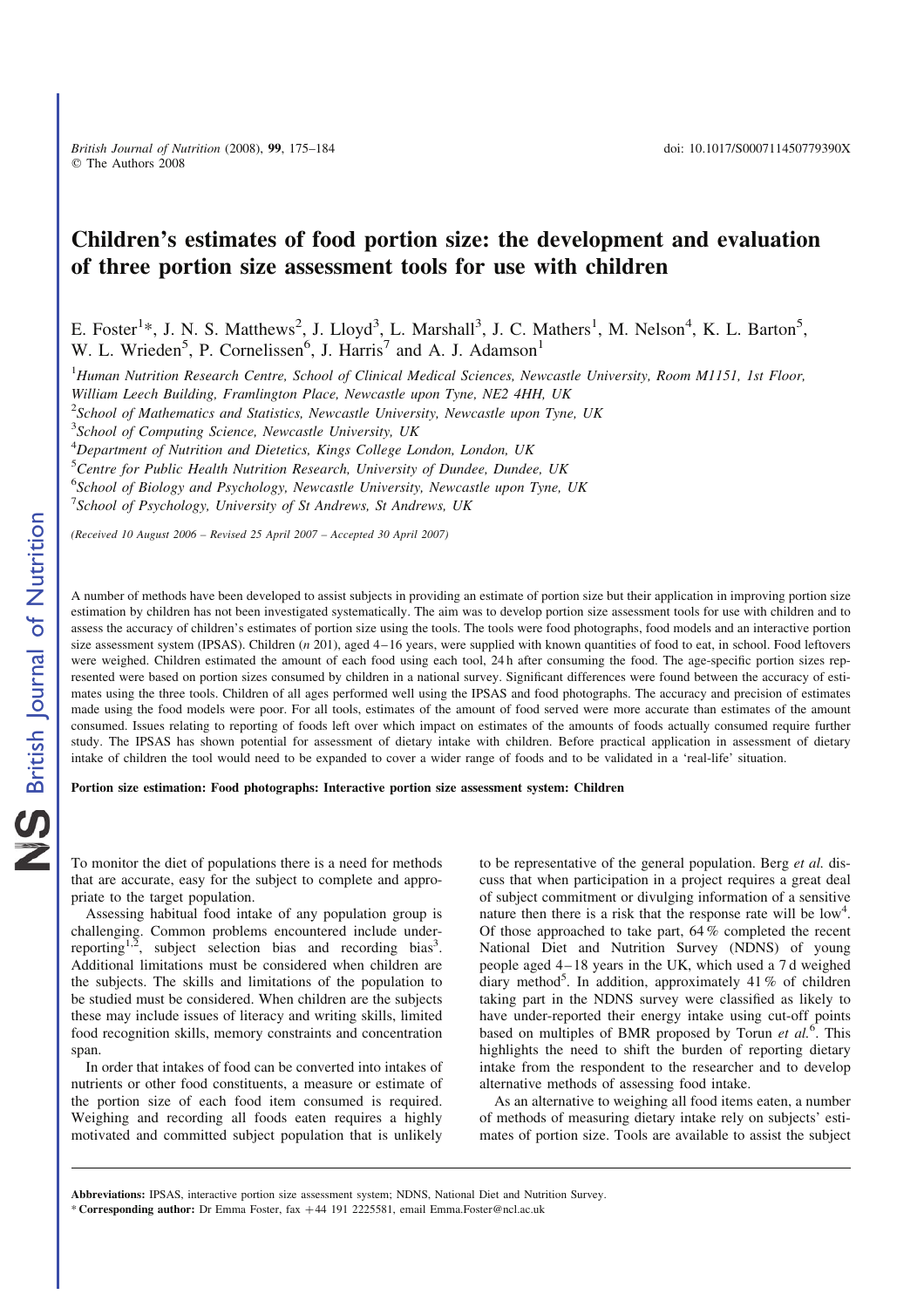with this task including food photographs, food replicas and food models $7^{-10}$ . However, the application of these tools in improving portion size estimation by children has not been investigated systematically<sup>10</sup>.

The estimation of portion sizes from food photographs is associated with both over- and underestimation but, food photographs have been shown to increase the accuracy of food portion size estimation compared with unaided estimates $^{11,12}$  and therefore increase the accuracy of nutrient intake estimation derived from estimated portion sizes $13$ . However, food photographs were developed for use with adults and the majority of validation studies have been conducted with adults.

Many adults have difficulty accurately estimating portion  $size<sup>14,15</sup>$  and it is hypothesised that children will find this even more difficult. Frobisher & Maxwell<sup>16</sup> found greater errors in both accuracy and precision of portion size estimates made using food photographs when children were the sub $j$  jects<sup>16</sup>. The latter study used photographs of typical adult portion sizes and the errors in portion size estimation when children used the adult food photographs were so great that the authors concluded that the tool was unsuitable for use with children<sup>16</sup>. Foster et al.<sup>17</sup> found that whilst the accuracy of estimates of food portion size made by children using adult food photographs was poor, children were able to estimate portion size with accuracy approaching that of adults when provided with food images of age-appropriate portion sizes<sup>17</sup> .

The present study set out to investigate the application of age-appropriate tools in improving portion size estimation by children.

#### Method

The aim of the present study was to examine children's perception and conceptualisation of food portion sizes and the accuracy with which children can estimate food portion

sizes using three tools that explore the potential of three different media.

#### *Study population*

Children aged 4–16 years attending three primary schools and two secondary schools in Newcastle upon Tyne, UK were recruited. A recruitment letter detailing what the study involved was sent to the parents of all children attending each school and parental consent was sought for participation in the study. Ethical approval for the study was granted by the Newcastle and North Tyneside Health Authority.

#### *Study design*

The design of the study was to provide children with foods to eat of known weights and to assess the accuracy with which the children estimated the portion sizes of those foods using each portion size assessment tool in a 24 h recall interview. Using the tools, children were asked to estimate the amount of food that they were served and the amount of food they left over. The foods were served as two menus. Estimates for each menu using each tool were made on separate occasions. The order of administration of the interviews was randomised to minimise the impact of any potential learning effect. A summary of the study design is given in Fig. 1.

#### *Portion size assessment tool development*

Three portion size assessment tools were developed using three different media. These were food photographs, food models and a novel interactive portion size assessment system (IPSAS).

The food photographs are colour images of food depicting seven images of increasing portion size per A4 page (for an example page, see Fig. 2). The food models are a series of shapes, varying in size, made from wood and Pyrex that can



Fig. 1. Study design. All children completed all six test combinations. The order of administration of the tests was randomised. IPSAS, interactive portion size assessment system.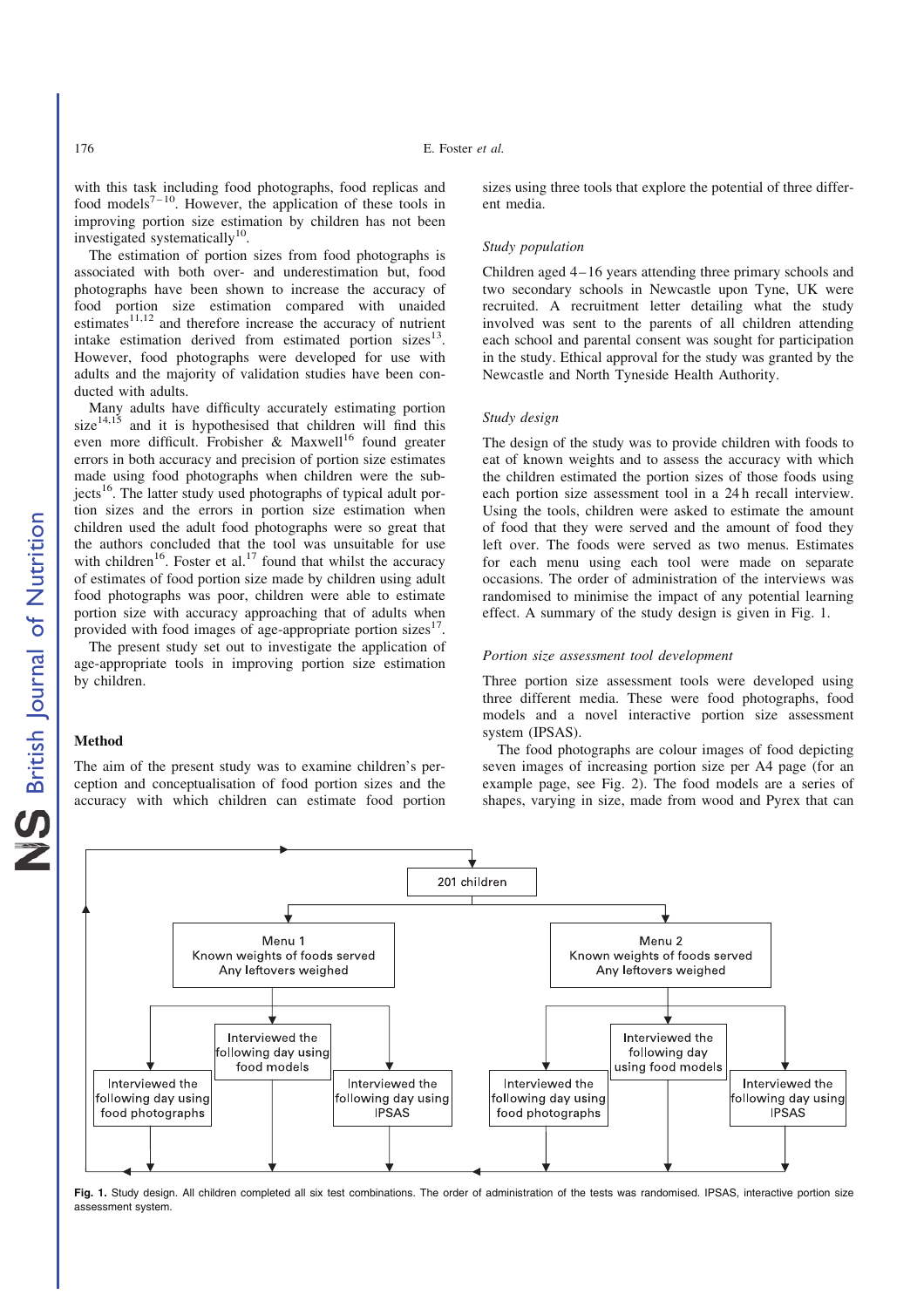

As served

Fig. 2. Example page of food photographs.

be used for portion size estimation of a variety of foods (Fig. 3). The IPSAS is a computer-based system that allows the child or interviewer to scroll through images of food depicting increasing portion sizes. These images are photographs of real foods that are used to indicate the portion size served and any food left over (Fig. 4). The system automatically records the portion size selected and stores this and related data, including the subjects' details. These data can easily be exported into a database or statistical software.

Four sets of each tool were produced based on portion sizes appropriate to each of four age groups  $(4-6$  years,  $7-10$ years,  $11-14$  years and  $15-16$  years). The portion sizes were identified from the weights of foods consumed by children in each of the four age groups during the NDNS of young people aged  $4-18$  years<sup>5</sup>. For all three tools, seven weights from the 5th to the 95th centile of weight served were calculated<sup>18</sup> and presented for estimation of the

amount of food served. These same images or models were used for estimation of leftovers where these were a significant proportion of the original food served. In addition, seven separate images or models were presented to obtain a measure of the food left over when the amount left was small. These were seven weights down from the 5th centile to the smallest representable portion. These weights were chosen using equal increments on a log scale. The decision to present the portion sizes on a log scale was taken because it is known from perceptual research that the sensory system responds in a logarithmic fashion to objects in the external world, a phenomenon known as Weber's law. The just noticeable difference is defined as the minimal difference between two stimuli that leads to a change in experience. Weber's law asserts that as the magnitude of a stimulus increases, the just



Fig. 3. Photograph of food models.



Fig. 4. Example screen from the interactive portion size assessment system (IPSAS).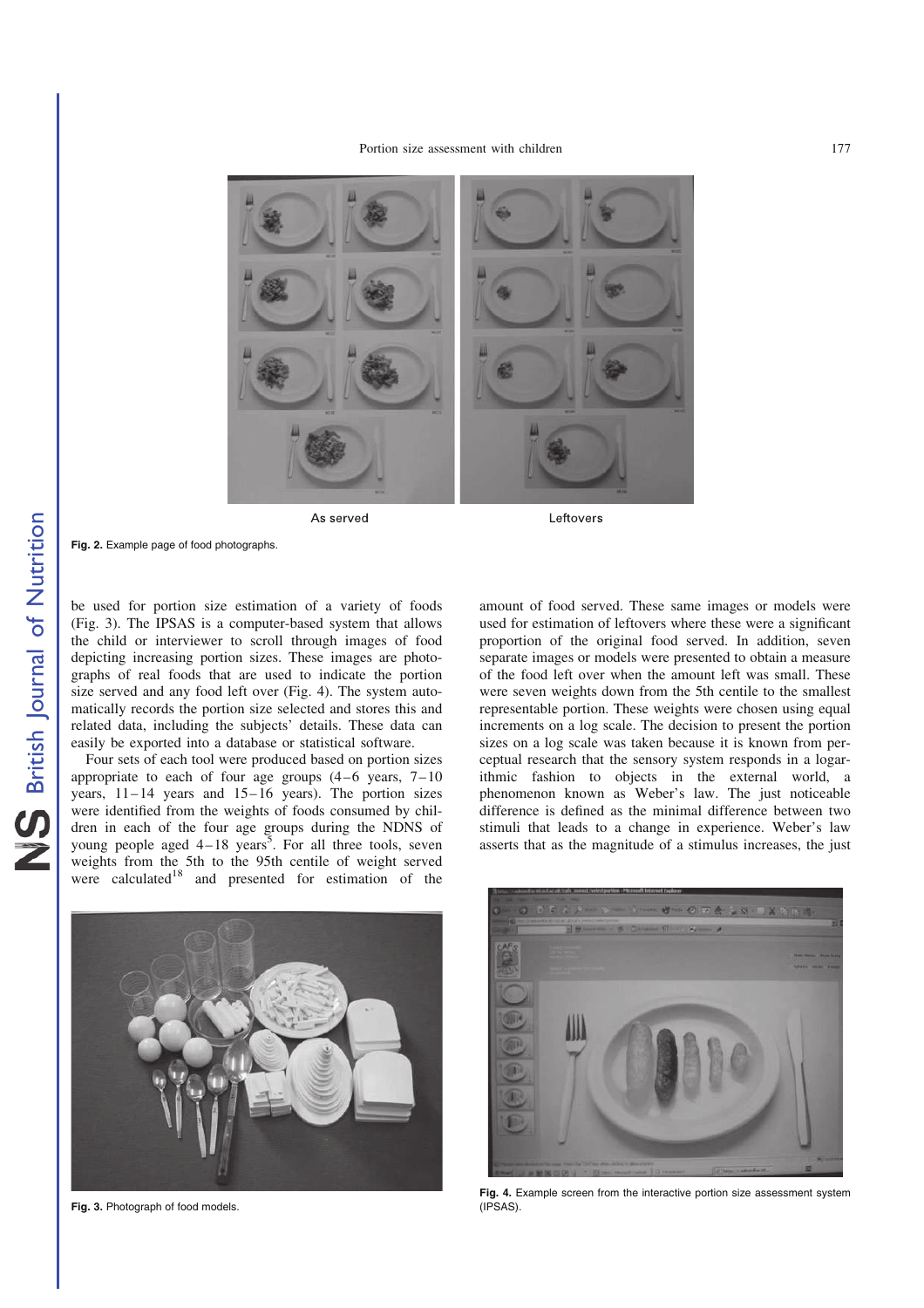noticeable difference gets bigger, usually in proportion to the stimulus magnitude<sup>19</sup>. For a variety of sensory stimuli, Weber's law is experimentally verifiable<sup>20</sup>.

#### *Details of foods served to the children*

The foods selected for inclusion in the study were foods commonly consumed by children in each age group. The principal data source was the NDNS of young people aged  $4-18$  years<sup>5</sup>. The foods were selected to include a variety of appearances, consistencies and textures. Both single foods and foods served as part of a meal were included. Combinations of these foods were used to create two menus each of breakfast, lunch and a snack. Details of the foods served to the children are given in Table 1.

The portions served were a mixture of small, medium and large portions; these were the 25th, 50th and 75th centile respectively of weight of food served from the NDNS survey for children of primary school age or secondary school age. All children attending a particular meal were served the same foods and exactly the same quantities. Children were served breakfast, lunch and a snack prepared by the study team, in a designated room in school, at times throughout the school day. Within any one school (primary or secondary) children ate together in mixed sex and mixed age groups. Children were not forced to consume any foods they did not like but leftovers were weighed and estimated at interview at the individual food level.

Foods were served to children on a standard-sized dinner plate. We avoided using an identical plate to that used in the pictures and served portion sizes that did not exactly match any of those depicted in the portion size assessment aids. An exact match may have increased the apparent validity of the tool as it is unlikely this would occur if the tools were used in assessing dietary intake in a free living situation.

#### *Interviews*

The accuracy and precision of the portion size assessment tools were tested using a 24 h recall interview. The children were served foods of known weights and any leftovers were weighed. The following day the children were asked to estimate the amount of food that they had been served and the amount they had left over using one of the three tools. For the food photographs and IPSAS methods children were asked to select the image that was closest to the amount of food they were served and that they left over. For the IPSAS the interviewer scrolled through the images directed by the child. They were also instructed that they could indicate

Table 1. Foods selected for inclusion in the study

| Menu              | Meal             | Foods                                                              |
|-------------------|------------------|--------------------------------------------------------------------|
| Menu 1            | <b>Breakfast</b> | Cornflakes, milk and sugar                                         |
|                   | Lunch            | Sausage, baked beans, chips, ketchup and                           |
|                   |                  | orange squash                                                      |
|                   | Snack            | Apple and cheese sandwich                                          |
| Menu <sub>2</sub> | <b>Breakfast</b> | Porridge, golden syrup and tea                                     |
|                   | Lunch            | Chicken stew, mashed potato, mixed<br>vegetables, cake and custard |
|                   | Snack            | Crisps, biscuit, raisins                                           |

that the portion was in between two of the images if there was not a close match. For the food models children were instructed by the interviewer to show them the amount of food served and left over using the food models. They were informed that they could use more than one model or indicate that the portion was a proportion of one model if they wished. The models were calibrated for use in estimation of portion size of different foodstuffs based on each food's density.

All children estimated portion sizes served and the amount of food left over from both menus using each of the three assessment tools. Children were served all foods from each menu on three separate days (6 d of intake in total) and attended six interviews.

#### *Statistical analysis*

The data were analysed in two ways:

- (1) The child's estimate of the amount of food served was compared with the actual weight of food served with no account of leftovers;
- (2) The child's estimate of the amount of food they consumed (child's estimate of the weight of food served – child's estimate of leftovers) was compared with the actual weight of food consumed by the child.

The distribution of ratios is generally skewed and the analysis was therefore performed on the logarithms of the ratios (base 10) and the results presented in terms of ratios of geometric means. The accuracy of the portion size assessment tools was assessed by plotting the geometric mean of the ratio of the child's estimate of the amount of food served (or consumed) against the actual weight of the food served (or consumed). The error bars depict the geometric mean  $\pm 2$  standard deviations and give a measure of the precision of the estimates. Accuracy is defined as the proximity of the mean of the children's estimates of portion size to the actual weight of the food served (or consumed). Precision is defined as the variability of individual estimates around the mean.

To investigate the relative performance of the portion size assessment tools a univariate ANOVA with child identification and tool as fixed factors was performed. This allowed us to predict the significance of the difference in the ratio of the child's estimate of the amount of food served (or consumed) to the actual weight of the food served (or consumed) between the different tools.

The nutritional consequences of children's errors in portion size estimation were assessed. The actual amounts of energy, fat, protein, carbohydrate, vitamin C, Fe and Ca provided by the foods from menu 1 were calculated both for the amounts of foods served and also the amounts consumed. This was then compared with the nutrient content of menu 1 either served or consumed using the weight for each food based on the children's mean estimate of portion size.

#### **Results**

#### *Interview completion*

The target was to include 200 children in the study. A total of 201 children between the ages of 4 and 16 years participated in the study, 21 % of those approached. Interview completion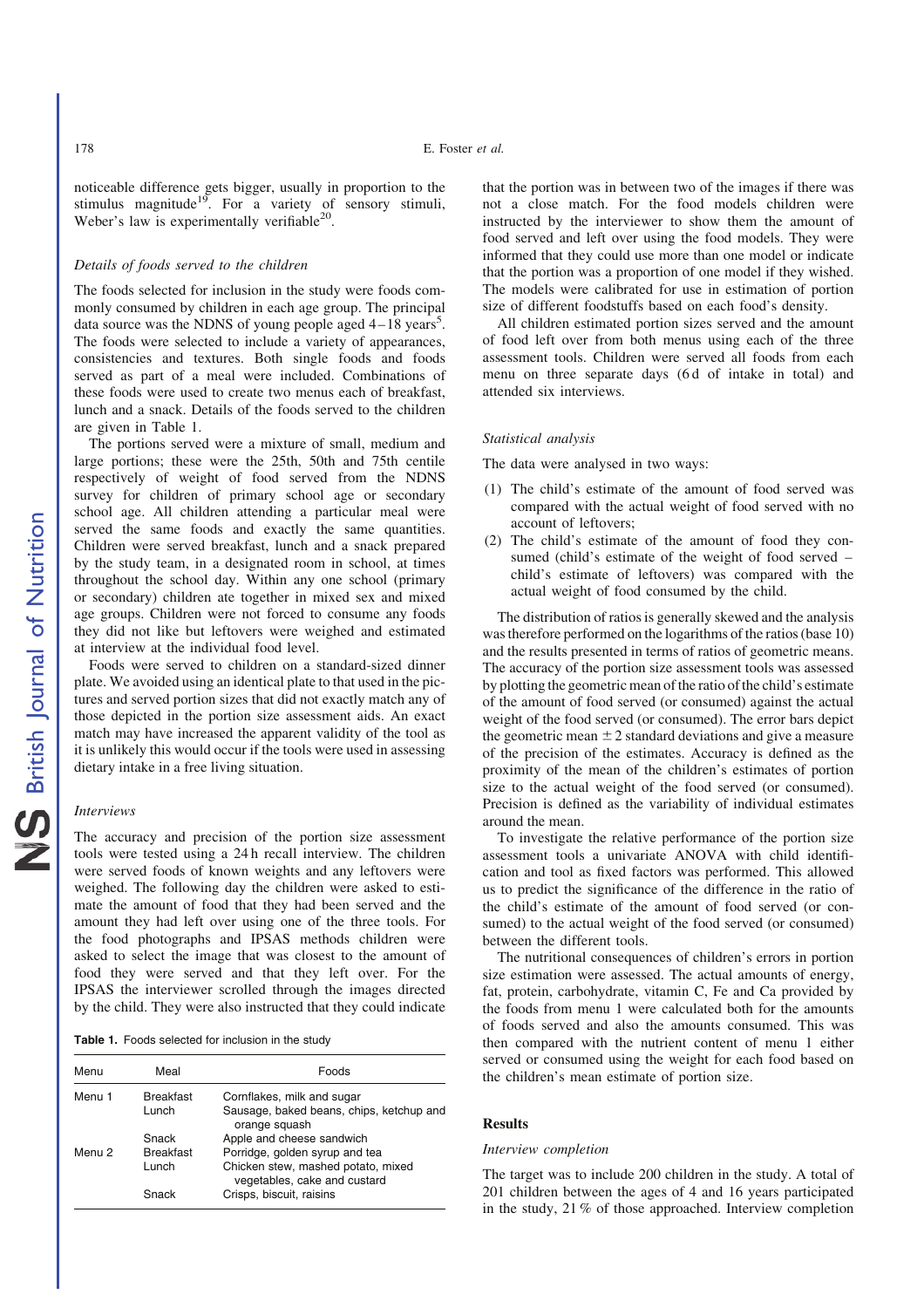rates were high for all age groups, with 80 % of all intended interviews completed (Table 2).

#### *Performance using the three tools*

Considering all age groups together, there was a significant difference between the portion size assessment tools, with estimates using the IPSAS being closest to the actual weight of the food both as served and as eaten (Table 3). For weight of food as served, children underestimated by 4 % on average using the IPSAS but overestimated by 7 % on average using the photographs and by  $21\%$  using the food models (Table 3). For weight of food consumed, children overestimated by 13 % using the IPSAS, 18 % using the photographs and 46 % using the models (Table 3). The proportion of food left over was 26·3 %; this varied for different foods and ranged from 3·7 % for cake to 49·1 % for vegetables.

Fig. 5 shows the geometric mean of the ratio of the children's estimates of portion size served (and consumed) to the actual size of the portion served (and consumed),  $\pm$  2 standard deviations. Mean estimates of the amount served using the photographs and the IPSAS were very close to the actual weight. The precision of the estimates was greater using the IPSAS, as indicated by the tighter error bars. For estimates of the amount of food consumed, variability was much greater than estimates of the amount of food served for all tools. Mean estimates of the amount of food consumed using the photographs and IPSAS were close to the actual weight of the food consumed; variability was lower for estimates using the IPSAS (Fig. 5). However, this difference in variability was not as marked as for the estimates of portion size served.

Both accuracy and precision improved with age for all methods for estimates of amounts of food served and consumed (Figs.  $6$  (a) and  $6$  (b)). There was a consistent tendency for children of all ages to over-report using the food models. Accuracy of estimates of food portion size using the IPSAS and photographs were better than estimates using the food models for children of all ages.

#### *Utility for measuring nutrient intake*

When used in dietary assessment the errors in portion size estimation using each of the tools will be translated into errors in estimated nutrient intakes. As the performance of each tool varied by food, errors in estimation will have differential effects on different nutrients. To assess the potential

impact of children's errors in portion size estimation on reported nutrient content, the children's estimates using each of the three tools were converted into estimates of energy (kJ), carbohydrate, fat, protein, vitamin C, Fe and Ca content of the menu 1 foods both as served, and as consumed.

Tables 4 and 5 show the percentage error in estimates of the nutrient content based on children's reports of portion size consumed and left over for the menu 1 foods both served (Table 4) and as consumed (Table 5) for all ages combined and by age group. These data along with the precision of the estimates are represented graphically in Figs. 7 (a) and 7 (b). For estimates of amount served made using the IPSAS, percentage errors ranged from 1·3 % for carbohydrate to 26.8 % for Ca for the 4 to 6 year olds and from  $-0.7\%$  for fat to 17·7 % for Fe for the 7 to 10 year olds. In the older age groups, percentage errors for the IPSAS ranged from  $-2.2\%$  for Ca to  $-19.0\%$  for Fe for the 11 to 14 year olds and from  $-5.5\%$  for protein to  $-21.5\%$  for Fe for the 15 to 16 year olds. Percentage errors for the food photographs ranged from  $-3.7\%$  for protein to  $-21.0\%$  for vitamin C for the 11 to 14 year olds and from  $4.0\%$  for energy to 39·8 % for Ca for the 15 to 16 year olds. Estimates of the amount of food served were closest to actual nutrient value twenty-two times using the IPSAS, ten times using photographs and four times using the models (Table 4).

For the younger children percentage errors in estimating the amount of nutrients eaten were much higher than estimates of the amount served. Percentage errors for estimates made by the 4 to 6 year olds ranged from 61·8 % for estimates of Fe intake using the IPSAS to 162 % for estimates of Ca intake using the food models. For children aged 11 years and older, the percentage error in nutrient content based on estimates using the food photographs was lower, ranging from  $-4.4\%$  for fat to  $41.8\%$  for Ca for the 11 to 14 year olds and from  $-1\%$  for energy to 22.5% for Ca for the 15 to 16 year olds. The IPSAS gave the estimate closest to actual nutrient value on fourteen occasions, photographs on twenty-two occasions and models on zero occasions (Table 5).

#### Discussion

The present study was intensive from the subjects' point of view, requiring children not only to attend interviews to estimate the amount of foods they had been served and left over but also to attend meals served by us in place of their normal school meals. The overall recruitment rate of 21 % was very low. The recruitment rate for the younger children was

#### Table 2. Subject recruitment and interview completion

| Age group<br>(years) |                             |                  | Consenting |      |                |                              | Interviews com-<br>pleted |      |
|----------------------|-----------------------------|------------------|------------|------|----------------|------------------------------|---------------------------|------|
|                      | Recruitment<br>target $(n)$ | Approached $(n)$ | n          | $\%$ | Included $(n)$ | Interviews<br>intended $(n)$ | n                         | $\%$ |
| $4 - 6$              | 50                          | 271              | 122        | 45   | 45             | 270                          | 212                       | 79   |
| $7 - 10$             | 50                          | 489              | 205        | 42   | 58             | 348                          | 311                       | 89   |
| $11 - 14$            | 50                          | 900              | 98         | 11   | 51             | 306                          | 208                       | 68   |
| $15 - 16$            | 50                          | 639              | 53         | 8    | 47             | 282                          | 236                       | 84   |
| Total                | 200                         | 2299             | 478        | 21   | 201            | 1206                         | 967                       | 80   |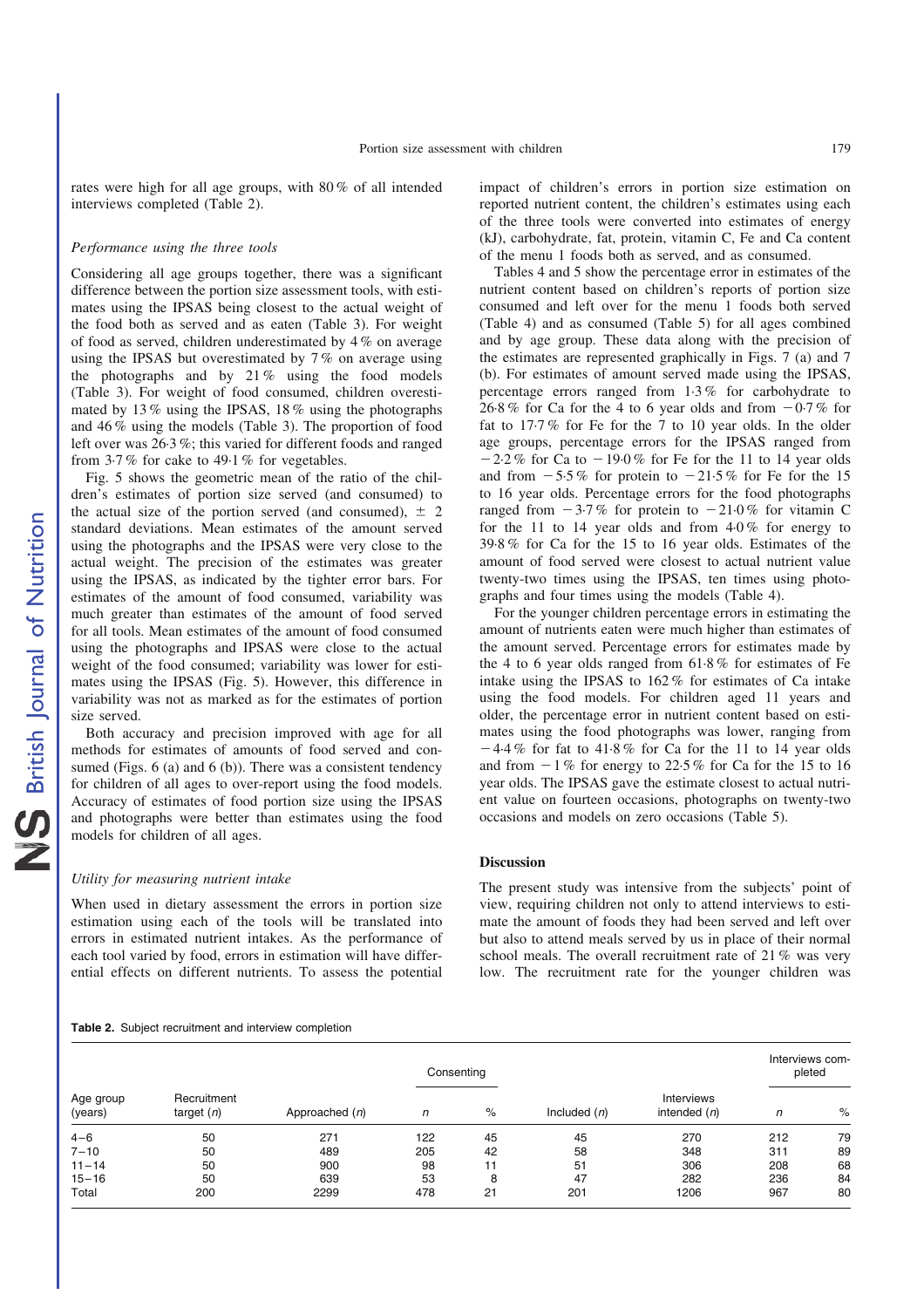#### 180 E. Foster *et al.*

|             | Assessment tool  | Geometric mean of the ratio* | 95 % CI      | Significance of difference between tools |
|-------------|------------------|------------------------------|--------------|------------------------------------------|
| As served   | Food models      | 1.21                         | 1.189, 1.233 | < 0.001                                  |
|             | Food photographs | 1.07                         | 1.049.1.088  |                                          |
|             | <b>IPSAS</b>     | 0.96                         | 0.944.0.980  |                                          |
| As consumed | Food models      | 1.46                         | 1.407, 1.510 | < 0.001                                  |
|             | Food photographs | 1.18                         | 1.139, 1.223 |                                          |
|             | <b>IPSAS</b>     | 1.13                         | 1.095, 1.176 |                                          |

Table 3. Accuracy of children's estimates of food portion size served and consumed, all foods and all age groups combined (Geometric means and 95 % confidence intervals)

IPSAS, interactive portion size assessment system.

\* Ratio of the child's estimate of the amount of food served (or consumed) to the actual weight of the food served (or consumed).

about 43 %; similar to rates achieved in the NDNS studies. However, recruitment of the older children (particularly those aged 15–16 years) proved very difficult, significantly reducing the overall consent rate. The low recruitment rate is likely to have resulted in a biased sample in that those children and parents with an interest in food were more likely to take part. An incentive for completion of the study was offered to try to combat this. The study was assessing children's cognitive ability related to portion size estimation and this is unlikely to be correlated with interest in food. Recruitment was through schools with a high proportion of children eligible for free school meals; however, the socio-economic status of individual children was not assessed. There seems to be little evidence for any correlation between socio-economic status and basic pattern vision $21$  and hence we would expect no differences in size perception.

The present study has established that children are able to use portion size assessment tools to estimate portion size. This includes children as young as 4–6 years, although precision and accuracy of estimates improved with age using all three tools. The use of portion size assessment tools may be a viable alternative to weighed intakes with young children.

The increase in the accuracy of estimates between the ages of  $7-11$  and  $11-14$  years are in line with theories on size perception. Perceptual abilities that would be expected to increase



Fig. 5. Accuracy of children's estimates of food portion size using each portion size assessment tool – all foods combined (as served and as consumed). The line at 1·0 indicates where all the points would lie if estimates of portion size were completely accurate; ratios less than 1 indicate underestimation and those more than 1 indicate overestimation. Values are geometric means, with vertical bars representing  $+2$  standard deviations. Model, food models; Photo, food photographs; IPSAS, interactive portion size assessment system.

a subject's accuracy in estimating portion size include conservation. Conservation is the ability to recognise that a size or quantity remains the same when the appearance of the  $\omega$ object changes<sup>22</sup>. The ability to conserve develops at about 7 years of age. A specific example of how this relates to portion size estimation is that children younger than 6 or 7 years of age will usually say that a tall thin container holds more liquid than a short broad container when both containers actually hold the same amount.

The fact that the errors in portion size estimation differed with type of food would be expected to result in the balance of nutrients being different rather than all nutrients being under- or overestimated to the same extent. Using estimates of amounts of food served, the percentage error in nutrient content was low using the IPSAS for even the 4–6-year-old age group. The accuracy of estimates of foods served made by the 4–6 year olds using the IPSAS compare favourably with the accuracy of estimates made by adults using food photographs<sup>13</sup>. Mean percentage errors were 6 and  $7\%$  for energy,  $13.7$  and  $25\%$  for fat,  $1.6$  and  $21\%$  for vitamin C,  $-9.7$  and  $0.3\%$  for Fe and 26.8 and 7.7% for Ca for 4–6 year olds and adults respectively.

When the nutrient content of the menu 1 foods based on the estimates of the amount of food eaten was analysed the percentage errors in the younger age groups (where a large proportion of the foods served were left over) were very high. This implies that whilst even very young children may be capable of estimating the amount of food served there are other issues relating to reporting of foods left over which impact on estimates of the amount of foods actually consumed. Young children, for example, may feel under pressure to eat all of the foods served to them and may report having consumed the full portion served when they actually left some. Warren *et al.*<sup>23</sup> also found leftovers were not readily reported by young children  $(5-7 \text{ years old})^{23}$ . Approximately 76 % of the children failed to report foods left over and a further 10 % gave an incomplete report of left-over food. The impact of errors in reporting of leftovers will vary depending on the size of portion served compared with the amount consumed.

Given that the proportion of food left over by the children in the present study was  $26.3$  (range  $3.7-49.1$ ) % in assessing dietary intake it is important to assess the portion size of foods actually consumed rather than those served. Any tool developed for assessing portion size with children must include portion sizes suitable for estimation of leftovers. The nutritional consequences of the errors in portion size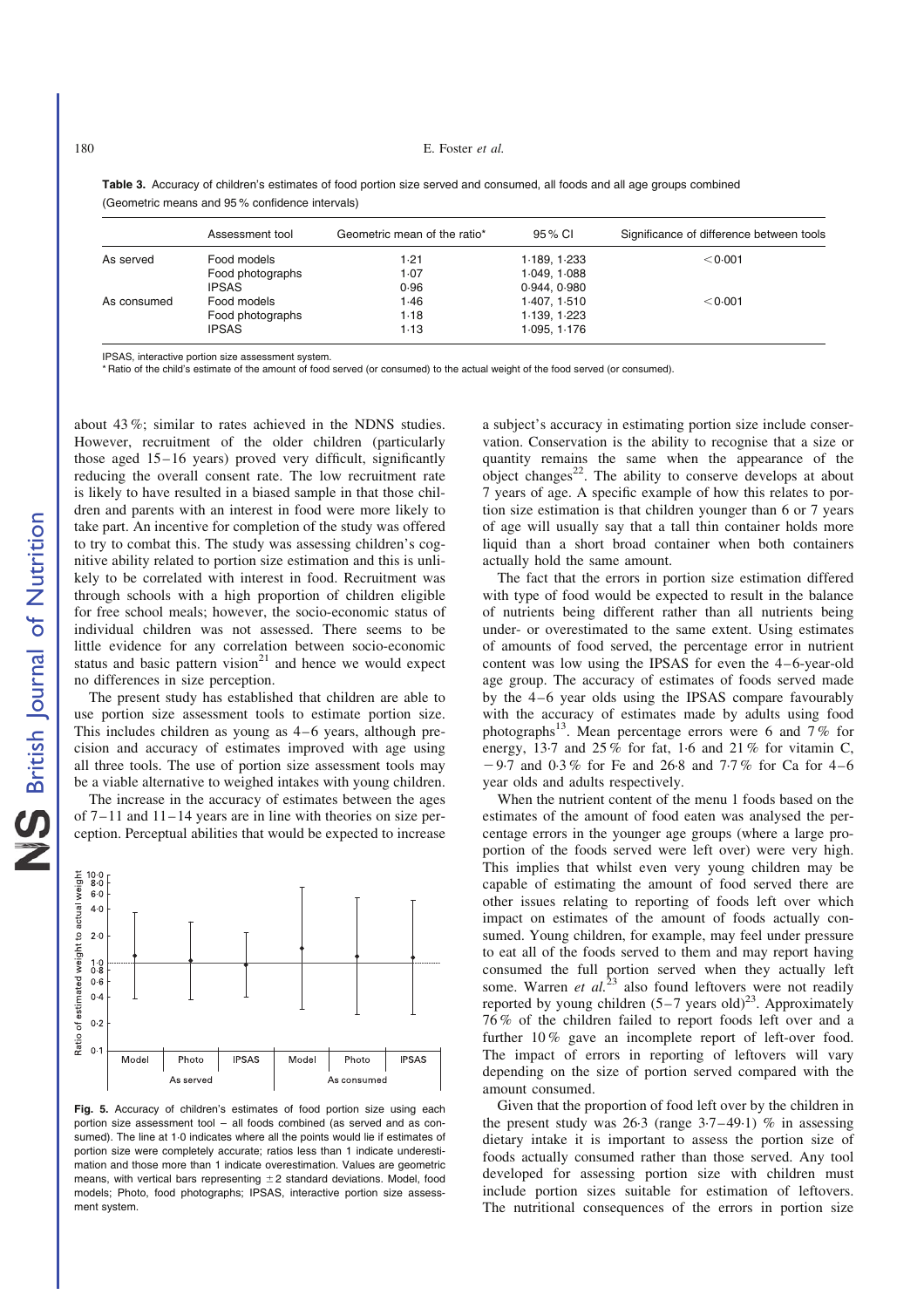

Fig. 6. Accuracy of children's estimates of food portion size (a) as served and (b) as consumed using each portion size assessment tool. All foods have been combined and are presented by age group. The line at 1.0 indicates where all the points would lie if estimates of portion size were completely accurate; ratios less than 1 indicate underestimation and those more than 1 indicate overestimation. Values are geometric means, with vertical bars representing  $\pm 2$  standard deviations. Model, food models; Photo, food photographs; IPSAS, interactive portion size assessment system.

estimation as eaten have been examined and found to be important. The photographs and IPSAS performed better than the models in estimating the amount of nutrients eaten.

Although the accuracy of the IPSAS and food photographs was generally good, the precision of estimates made using these tools was poor. These tools would therefore be useful in assessing the nutrient intakes of groups but would be less useful for measuring individual consumption.

The estimates of Ca intake based on portion size estimates of menu 1 foods both served and consumed using all three tools had a greater percentage error than those of other nutrients in all but the oldest age group. This is likely to be due to the way in which

Table 4. Percentage error in children's estimates of nutrient content of the menu 1 foods served

| Age group<br>(years) |                  | Percentage error |             |                  |          |                |           |         |
|----------------------|------------------|------------------|-------------|------------------|----------|----------------|-----------|---------|
|                      | Assessment tool  | Energy (kJ)      | Protein (g) | Carbohydrate (g) | Fat (g)  | Vitamin C (mg) | Fe $(mg)$ | Ca (mg) |
| All ages             | <b>IPSAS</b>     | $-5$             | $-4.5$      | $-8.7$           | 1.67     | $-4.7$         | $-17.7$   | 8.9     |
| All ages             | Food models      | 29               | $31 - 4$    | 17.6             | 45.2     | $13-3$         | 29.0      | 52.7    |
| All ages             | Food photographs | 11               | $15-8$      | $-2.5$           | $28 - 7$ | $-8.6$         | $-6.5$    | 41.6    |
| $4 - 6$              | <b>IPSAS</b>     | 6                | $6-6$       | 1.3              | $13-7$   | $1-6$          | $-9.7$    | $26-8$  |
| $4 - 6$              | Food models      | 44               | 48.0        | 34.0             | 57.4     | 26.2           | 48.4      | 75.4    |
| $4 - 6$              | Food photographs | 34               | $37 - 7$    | $16-6$           | $58-4$   | 4.7            | 9.7       | 69.9    |
| $7 - 10$             | <b>IPSAS</b>     | -6               | $-7.1$      | $-8.5$           | $-0.7$   | 1.2            | $-17.7$   | 3.9     |
| $7 - 10$             | Food models      | 29               | 29.8        | 19.3             | 43.1     | $21-1$         | $30-7$    | 54.3    |
| $7 - 10$             | Food photographs | 15               | 19.5        | $3-7$            | $30-8$   | 2.3            | $-3.2$    | 45.3    |
| $11 - 14$            | <b>IPSAS</b>     | $-12$            | $-11.8$     | $-14.2$          | $-9.7$   | $-13.9$        | $-19.0$   | $-2.2$  |
| $11 - 14$            | Food models      | 25               | $31 - 4$    | $10-1$           | 48.1     | 5.9            | 21.5      | 52.0    |
| $11 - 14$            | Food photographs | $-7$             | $-3.7$      | $-17.1$          | 5.9      | $-21.0$        | $-20.3$   | 16.9    |
| $15 - 16$            | <b>IPSAS</b>     | -8               | $-5.5$      | $-17.6$          | $6-8$    | $-11.5$        | $-21.5$   | 7.8     |
| $15 - 16$            | Food models      | 17               | 17.8        | $5-8$            | 33.5     | 1.5            | $16-5$    | 28.6    |
| $15 - 16$            | Food photographs | 4                | $13-2$      | $-13.3$          | 29.1     | $-18.1$        | $-12.7$   | 39.8    |

IPSAS, interactive portion size assessment system.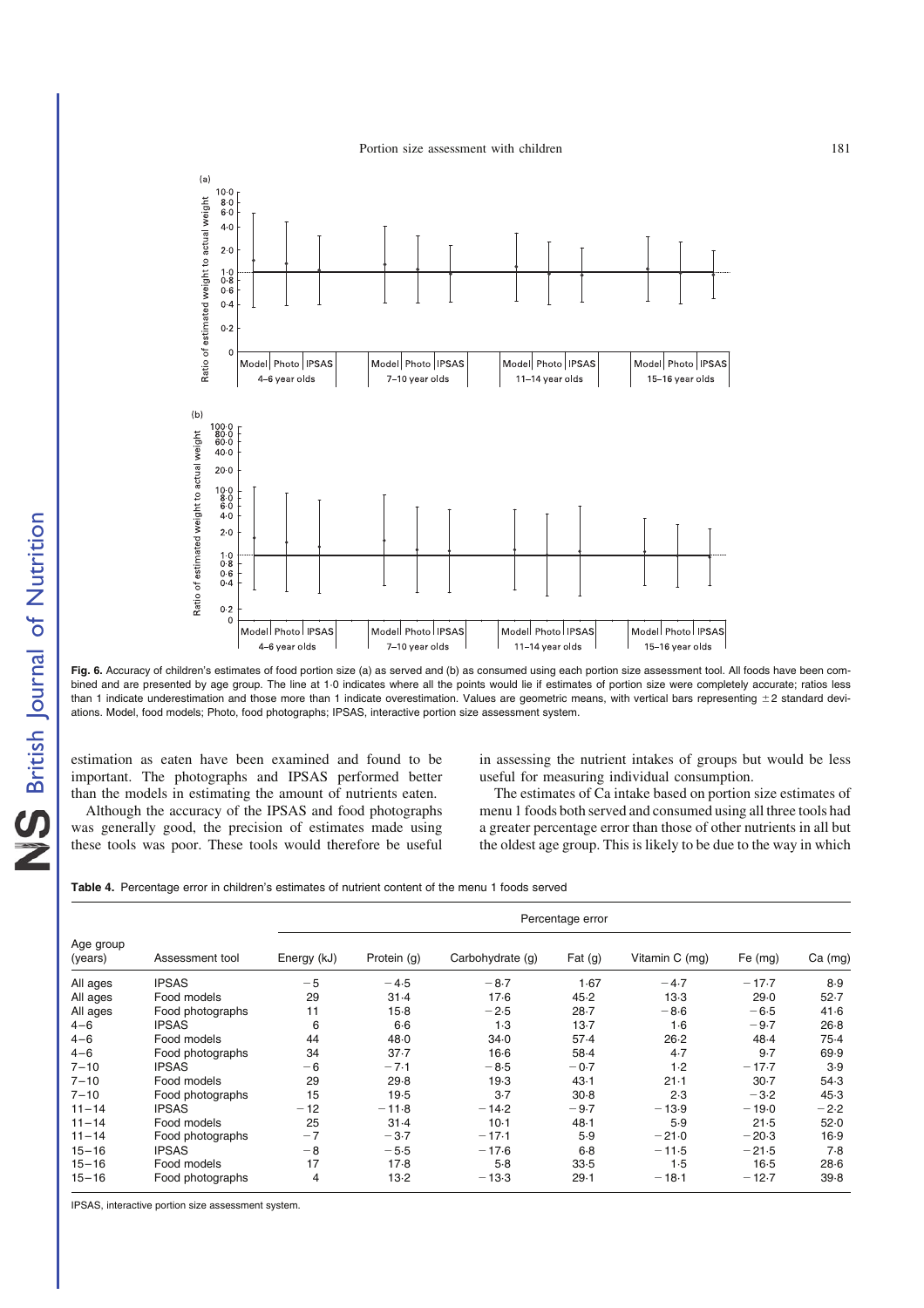182 E. Foster *et al.*

#### Percentage error Age (years) **Energy (kJ)** Protein (g) Carbohydrate (g) Fat (g) Vitamin C (mg) Fe (mg) Ca (mg) All ages IPSAS 4 5·6 -0·4 10·6 0·5 0·0 19·2 All ages Food models 36 37·3 41·2 28·4 30·0 51·1 53·1 All ages Food photographs 1 0.0 2.9 -1.6 2.1 2.1 9.4 4–6 IPSAS 85 90·1 65·9 110·5 63·7 61·8 108·4 4–6 Food models 128 134·6 131·6 118·6 120·6 141·2 162·0 4–6 Food photographs 84 87·7 80·8 86·6 76·0 79·4 96·2 7–10 IPSAS 30 30·7 27·1 32·8 23·6 30·6 33·4 7–10 Food models 92 92·7 113·1 62·2 65·8 133·3 118·2 7–10 Food photographs 38 34·6 45·9 27·4 35·4 47·2 33·4 11–14 IPSAS 28 37·7 23·9 30·6 20·8 29·2 94·1 11–14 Food models 53 59·6 48·8 57·6 24·3 64·6 76·9 11–14 Food photographs 5 7⋅3 10⋅3 −4⋅4 −12⋅1 14⋅6 41⋅8<br>15–16 IPSAS −5 −7⋅4 −5⋅3 −3⋅1 −8⋅8 −7⋅0 −5⋅9 15–16 IPSAS  $-5$   $-7.4$   $-5.3$   $-3.1$   $-8.8$   $-7.0$   $-5.9$ 15–16 Food models 13 13·6 13·1 12·7 12·6 17·5 13·4 15–16 Food models 13 13⋅6 13⋅1 12⋅7 12⋅6 17⋅5 13⋅4<br>15–16 Food photographs −1 1⋅2 −2⋅5 1⋅5 −3⋅8 −5⋅3 22⋅5

Table 5. Percentage error in children's estimates of nutrient content of the menu 1 foods consumed

IPSAS, interactive portion size assessment system.

the two foods with a high Ca content included in the present study were presented. The milk was served over cereal, which made estimation of the amount of milk alone a very complex cognitive task. The cheese was served in a cheese sandwich and therefore was hidden from direct observation, making estimation of the amount of cheese extremely difficult. This problem arises from the way the food is prepared and consumed rather than the method of estimation. Indeed, even with weighed



Fig. 7. Impact of errors in portion size assessment on the estimated energy content (a) and estimated Fe content (b) of menu 1 foods for 4-6 and 15-16-yearold children. Values are geometric means, with vertical bars representing  $\pm 2$  standard deviations. Model, food models; Photo, food photographs; IPSAS, interactive portion size assessment system;  $(-)$ , actual served;  $(-)$ , actual consumed.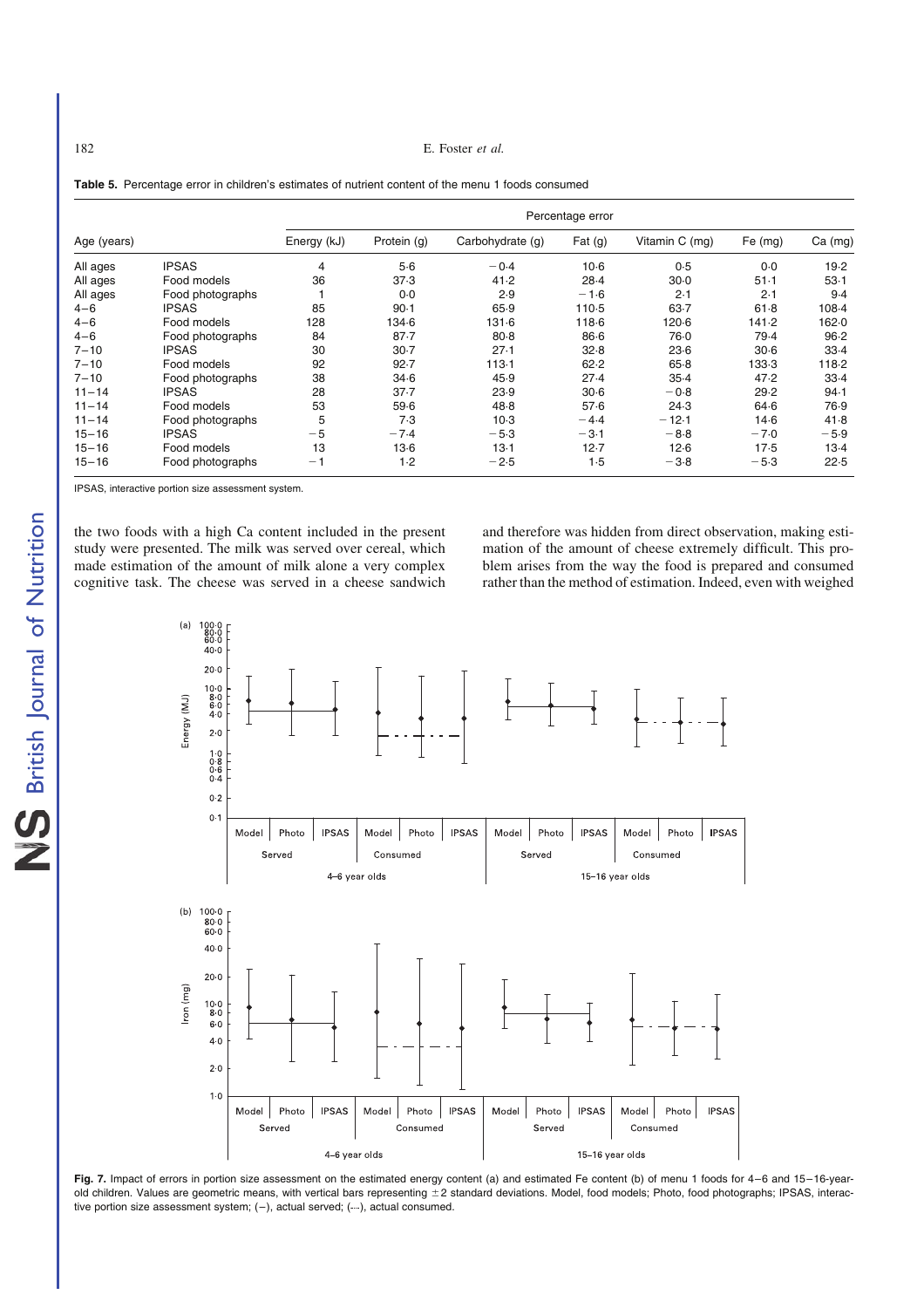records of food intake, fillings of pre-packed sandwiches pose a problem. As a consequence the portion sizes of some foods (for example, sandwich filling and milk on cereal) can be estimated with different degrees of accuracy, which may result in differential errors across nutrients. With weighed food intakes, although more accurate data on the amounts of food consumed can be collected, individuals may change what they eat to facilitate recording. Assessment of portion size, using tools such as food photographs or the IPSAS, although yielding a less accurate report of the amount of food consumed, may provide a better estimate of habitual intake.

The tools were tested in an artificial situation where children were provided with foods of known quantities. All children attending a particular meal were served the same foods and exactly the same quantities. Following the first interview children were aware that they were going to be asked about the quantities of food that they had been served and had consumed. It was noticeable in the older children that more attention was paid to the amounts of foods served to them as the study progressed. The time scale over which the children were tested was also short (24 h). It can be predicted that the accuracy of portion size estimates will reduce as the time between consuming the food and estimating its portion size increases. Further work examining the accuracy of children's estimates of portion size where the time delay is longer are desirable if the portion size assessment tools are to be used with, for example, a 3 d food diary.

Although only a limited range of foods (*n* 22) was tested, the tools would be appropriate for use in estimating the portion size consumed for approximately 67 % of the total weight of the food and drink consumed by children during the NDNS of children aged  $4-16$  years<sup>5</sup>.

#### **Conclusion**

The least accurate and precise of the three methods were the food models with all age groups; percentage errors for estimates made using this tool were high. The food models, being three dimensional, are fundamentally different from the IPSAS and food photographs which are two-dimensional representations. The IPSAS and the child-specific food photographs showed potential for use in dietary assessment with children, given that adult food photographs have been found to be inappropriate<sup>17</sup>. The  $\overline{IPSAS}$  has the added potential that data collection may be automated, speeding up data processing. The anonymity of this may potentially lead to more honest reports of intake, as has been seen in the field of alcohol research<sup>24</sup>. There is potential for this to be developed into a website-based system that would be accessible in schools regardless of the platform (personal computers or Apple Mackintoshes used in a school). Equally, a system developed for the web could be made available on a compact disc for use on a stand-alone personal computer. The food photographs were only slightly less accurate than the IPSAS and may be more usable in the field.

Since, from a nutritional point of view, it is the amount of food consumed that is of importance, further work should focus on issues relating to reporting of leftovers in order to improve the accuracy of reports and estimation of foods actually consumed.

To test the validity of the tools further they would need to be extended to cover a wider range of foods and to be tested in a 'real-life' situation against actual food intakes. Further work to develop the IPSAS and the child-specific food photographs is due to commence in 2007.

#### Acknowledgements

The authors gratefully acknowledge that this research was commissioned by the Food Standards Agency (project number N08019). Special thanks to the Newcastle schools, teachers, parents and children who participated in the study.

#### References

- 1. Goris AHC, Westerterp-Plantenga MS & Westerterp KR (2000) Undereating and underrecording of habitual food intake in obese men: selective underreporting of fat intake. *Am J Clin Nutr* 71, 130 –134.
- 2. Black AE (1996) Under-reporting of energy intake at all levels of energy expenditure: evidence from doubly labelled water studies. *Proc Nutr Soc* 56, 121A.
- 3. Livingstone MBE, Prentice AM, Strain JJ, Coward WA, Black AE, Barker ME, McKenna PG & Whitehead RG (1990) Accuracy of weighed dietary records in studies of diet and health. *BMJ* 300, 708 – 712.
- 4. Berg C, Jonsson I, Conner MT & Lissner L (1998) Sources of bias in a dietary survey of children. *Eur J Clin Nutr* 52, 663 –667.
- 5. Gregory J & Lowe S (2000) *National Diet and Nutrition Survey: Young People Aged 4 to 18 Years*. London: H.M. Stationery Office.
- 6. Torun B, Davies PSW, Livingstone MBE, Paolisso M, Sackett R & Spurr GB (1996) Energy requirements and dietary energy recommendations for children and adolescents 1 to 18 years old. *Eur J Clin Nutr* 50, S37 –S81.
- 7. Nelson M, Atkinson M & Meyer J (1997) *A Photographic Atlas of Food Portion Sizes*. London: MAFF Publications.
- 8. Hackett AF, Rugg-Gunn AJ, Appleton DR, Allinson M & Eastoe JE (1984) Sugars-eating habits of 405 11- to 14-yearold English children. *Br J Nutr* 51, 347 –356.
- 9. Cameron ME & Van Staveren WA (1988) *Manual on Methodology for Food Consumption Studies*. Oxford: Oxford University Press.
- 10. Livingstone MBE & Robson PJ (2000) Measurement of dietary intake in children. *Proc Nutr Soc* 59, 279 –293.
- 11. Lucas F, Niravong M, Villeminot S, Kaaks R & Clavel-Chapelon F (1995) Estimation of food portion size using photographs: validity, strengths, weaknesses and recommendations. *J Hum Nutr Diet* 8, 65–74.
- 12. Robinson F, Morritz W, McGuiness P & Hackett AF (1997) A study of the use of a photographic food atlas to estimate served and selfserved portion sizes. *J Hum Nutr Diet* 10, 117–124.
- 13. Nelson M, Atkinson M & Darbyshire S (1996) Food photography II: use of food photographs for estimating portion size and the nutrient content of meals. *Br J Nutr* 76, 31–49.
- 14. Webb CA & Yuhas JA (1988) Ability of WIC clientele to estimate food quantities. *J Am Diet Assoc* 88, 601-602.
- 15. Guthrie H (1984) Selection and quantification of typical food portions by young adults. *J Am Diet Assoc* 84, 1440 – 1444.
- 16. Frobisher C & Maxwell SM (2003) The estimation of food portion sizes: a comparison between using descriptions of portion